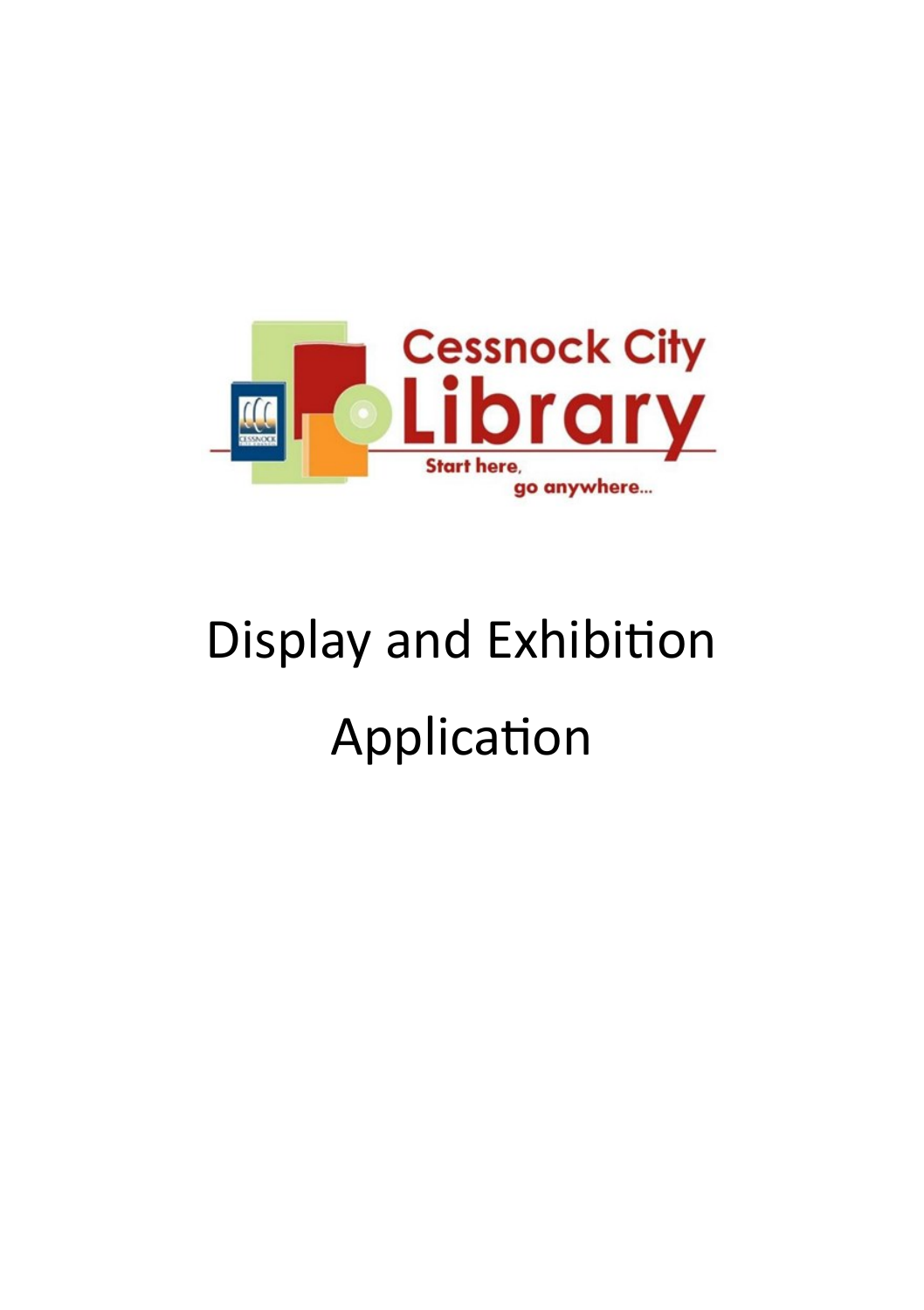Terms and Conditions

The Library supports work by the community – local groups, people with disabilities, school children and youth, seniors, specialists, culturally and linguistically diverse members.

Exhibitions will be hung for a predetermined period, installed and removed at agreed times and dates.

Exhibition space availability may vary from time to time.

Exhibitors are responsible for:

- Designing a list of works and labels which must meet Library standards.
- Any claims by any person in respect of personal injury, the cost of any damage or theft of the work, and/or the cost of any insurance policy which covers against such personal injury, damage or theft.
- A completed exhibition ready for installation at least one day before the exhibition opening.
- Copyright permission for any material by other contributors you want to use in your program.
- Removal of the artwork by a specified date.

Any artworks that change ownership during the exhibition period are not to be removed until the close of the exhibition.

The Library is responsible for

- Publicising the display on Cessnock City Library's Facebook page.
- The accessibility of the exhibition during the Library's designated opening hours.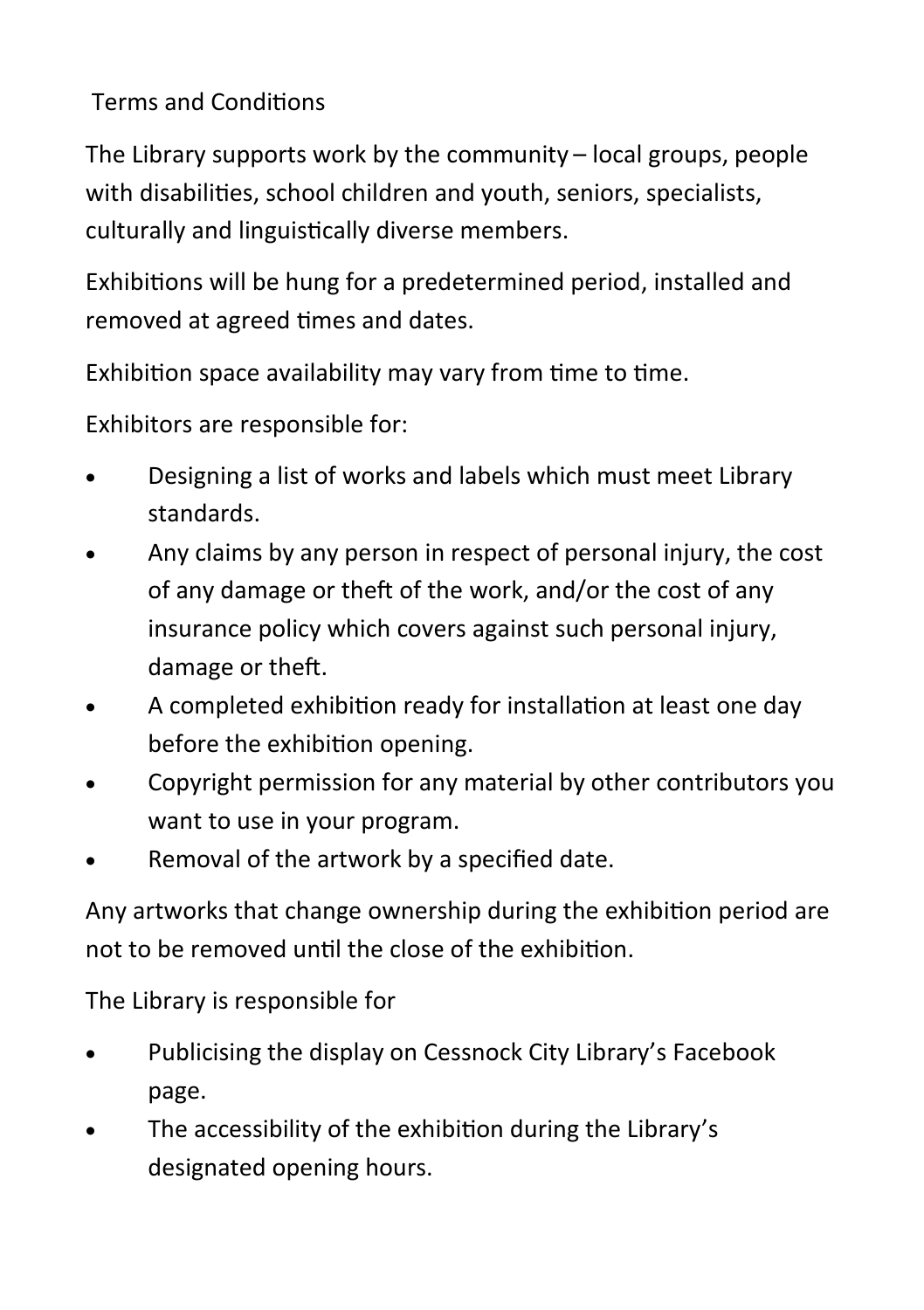The Library will not act as a vendor in the sale of artworks. Interested persons must liaise with the artist.

The Library is unable to offer any storage space.

Applications should be made using the request form. The application must be signed by the artist or group representative.

Council reserves the right to terminate an exhibition at any time or to direct that an exhibition be relocated or removed. Council retains the right to accept or reject a request to exhibit material.

For more information, call the Library on 4993 4399 during business hours or email: [library@cessnock.nsw.gov.au](mailto:library@cessnock.nsw.gov.au)

Opening hours:

Cessnock Library

65-67 Vincent Street, Cessnock

Ph: 02 4993 4399

Mon & Fri: 9am—5:30pm | Tues —Thurs: 9am—7pm

Kurri Kurri Library

251 Lang Street, Kurri Kurri

Ph: 02 4937 1638

Mon & Wed-Fri: 9am—5pm | Tues: 9am—7pm

Sundays and Public Holidays: Closed

Saturday: 9am - 12:30pm